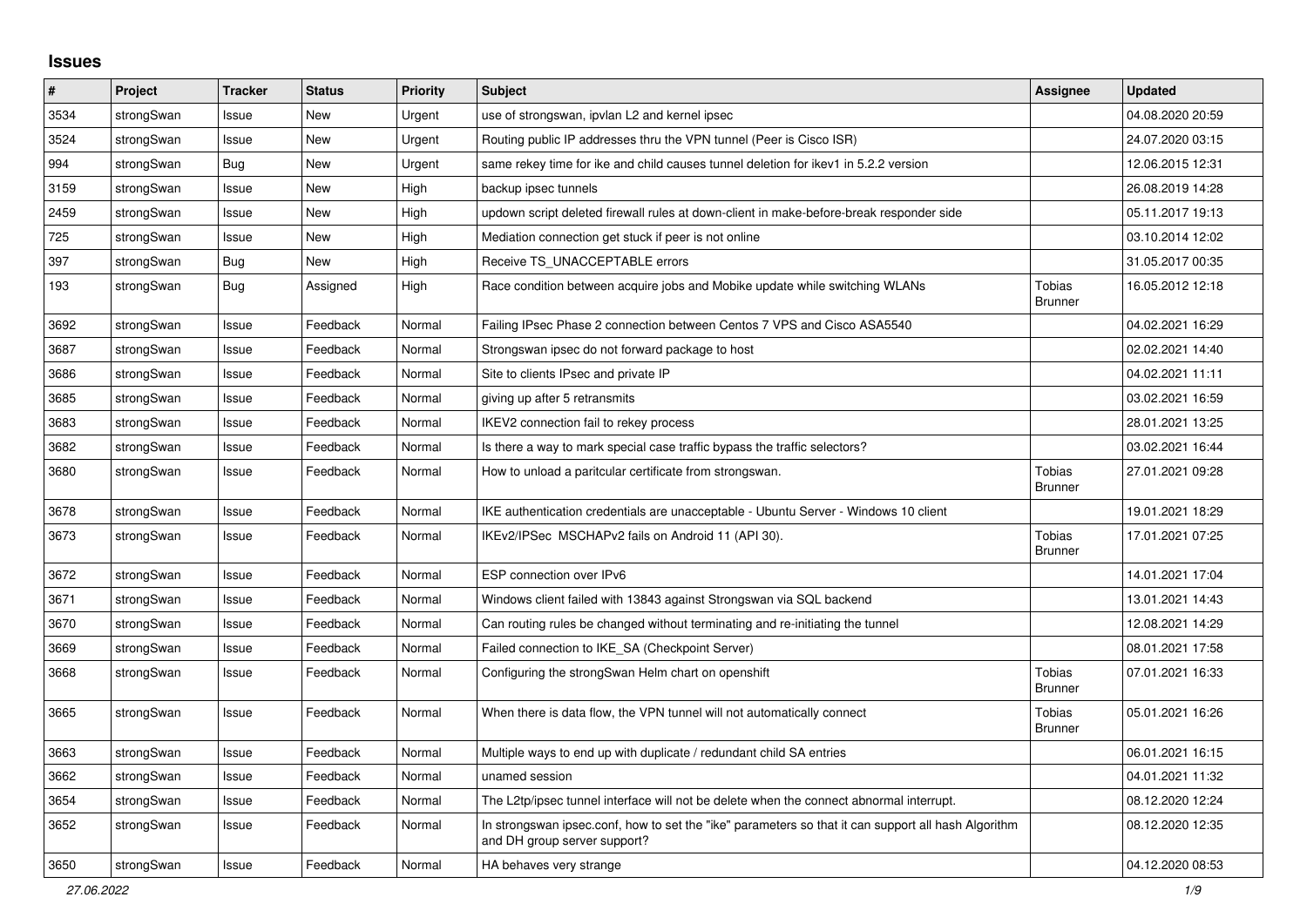| $\vert$ # | Project    | <b>Tracker</b> | <b>Status</b> | <b>Priority</b> | Subject                                                                                                      | <b>Assignee</b>                 | <b>Updated</b>   |
|-----------|------------|----------------|---------------|-----------------|--------------------------------------------------------------------------------------------------------------|---------------------------------|------------------|
| 3647      | strongSwan | Issue          | Feedback      | Normal          | Is it possible to receive INTERNAL_IP4_SUBNET attributes in updown scripts                                   |                                 | 02.12.2020 17:06 |
| 3643      | strongSwan | Issue          | Feedback      | Normal          | Strongswan and FRR NHRP                                                                                      |                                 | 01.12.2020 10:55 |
| 3642      | strongSwan | Issue          | Feedback      | Normal          | How to distinguish encapsulated packets from different interfaces                                            |                                 | 30.11.2020 09:38 |
| 3640      | strongSwan | Issue          | Feedback      | Normal          | Problem surfing via VPN form Android APK on a sepcific Mobile Operator                                       |                                 | 26.11.2020 11:43 |
| 3636      | strongSwan | Issue          | Feedback      | Normal          | Tor behind VPN                                                                                               | <b>Tobias</b><br><b>Brunner</b> | 23.11.2020 14:09 |
| 3630      | strongSwan | Issue          | Feedback      | Normal          | The certificate is loaded but not used.                                                                      |                                 | 18.11.2020 10:29 |
| 3629      | strongSwan | Issue          | Feedback      | Normal          | IPSec enc only on specific dport/proto                                                                       |                                 | 16.11.2020 10:04 |
| 3628      | strongSwan | Issue          | Feedback      | Normal          | Constant `retransmit` while establishing CHILD_SA                                                            |                                 | 16.11.2020 10:14 |
| 3625      | strongSwan | Issue          | Feedback      | Normal          | Always on VPN when the client is on the same LAN as the VPN server                                           |                                 | 10.11.2020 18:45 |
| 3620      | strongSwan | Issue          | Feedback      | Normal          | L2TP/IPSEC ipsec.conf setting                                                                                | <b>Tobias</b><br><b>Brunner</b> | 12.11.2020 10:14 |
| 3618      | strongSwan | Issue          | Feedback      | Normal          | Use side-band to configure strongswan's                                                                      |                                 | 09.11.2020 10:38 |
| 3617      | strongSwan | Issue          | Feedback      | Normal          | full-offload swanctl.conf                                                                                    |                                 | 03.11.2020 17:24 |
| 3616      | strongSwan | Issue          | Feedback      | Normal          | With Strongswan 5.7.2, unique=never not allowing multiple clients to establish tunnels with same<br>identity |                                 | 05.11.2020 12:32 |
| 3614      | strongSwan | Issue          | Feedback      | Normal          | Certificate renewal for about to expire certificates                                                         |                                 | 30.10.2020 13:30 |
| 3611      | strongSwan | Issue          | Feedback      | Normal          | Unable to Send Traffic Using NAT on EC2 Instance                                                             |                                 | 27.10.2020 16:35 |
| 3610      | strongSwan | Issue          | Feedback      | Normal          | farp plugin conflicts with DHCP service                                                                      |                                 | 26.10.2020 18:06 |
| 3609      | strongSwan | Issue          | Feedback      | Normal          | Potential DNS server IP address conflicts                                                                    |                                 | 26.10.2020 11:12 |
| 3607      | strongSwan | Issue          | Feedback      | Normal          | statusall option reports transport established two or three times per IP at start-up                         |                                 | 27.10.2020 16:48 |
| 3606      | strongSwan | Issue          | Feedback      | Normal          | Using ipsec tunnel from "foreign" subnet                                                                     | Noel Kuntze                     | 26.10.2020 12:23 |
| 3604      | strongSwan | Issue          | Feedback      | Normal          | Email Notification on down status                                                                            |                                 | 21.10.2020 10:54 |
| 3603      | strongSwan | Issue          | Feedback      | Normal          | dns issue in config mode                                                                                     |                                 | 20.10.2020 11:50 |
| 3598      | strongSwan | Issue          | Feedback      | Normal          | swanctl on Windows: Support aborting execution                                                               |                                 | 19.10.2020 15:01 |
| 3597      | strongSwan | Issue          | Feedback      | Normal          | IPSec Client on CentOS 8 - Can't connect using ShrewSoft VPN config file                                     |                                 | 21.10.2020 16:38 |
| 3596      | strongSwan | Issue          | Feedback      | Normal          | no issuer certificate found for                                                                              |                                 | 21.10.2020 03:27 |
| 3594      | strongSwan | Issue          | Feedback      | Normal          | How to see the traffic at ESP in UDP SPIs and forwarding rule                                                | Tobias<br><b>Brunner</b>        | 15.10.2020 13:57 |
| 3593      | strongSwan | Issue          | Feedback      | Normal          | Need variable tracking make_before_break state into updown scripts                                           |                                 | 13.10.2020 09:59 |
| 3592      | strongSwan | Issue          | Feedback      | Normal          | Tunnel reported as established but log show "found encrypted payload, but no transform set"                  |                                 | 20.10.2020 10:37 |
| 3588      | strongSwan | Issue          | Feedback      | Normal          | VPN setup over 4G                                                                                            |                                 | 08.10.2020 14:13 |
| 3584      | strongSwan | Issue          | Feedback      | Normal          | Separate ipsec.conf file per conn and separate ipsec.secrets file per conn                                   | Tobias<br><b>Brunner</b>        | 30.09.2020 17:06 |
| 3580      | strongSwan | Issue          | Feedback      | Normal          | encapsulation and packets not routing into tunnel problems                                                   |                                 | 02.10.2020 10:03 |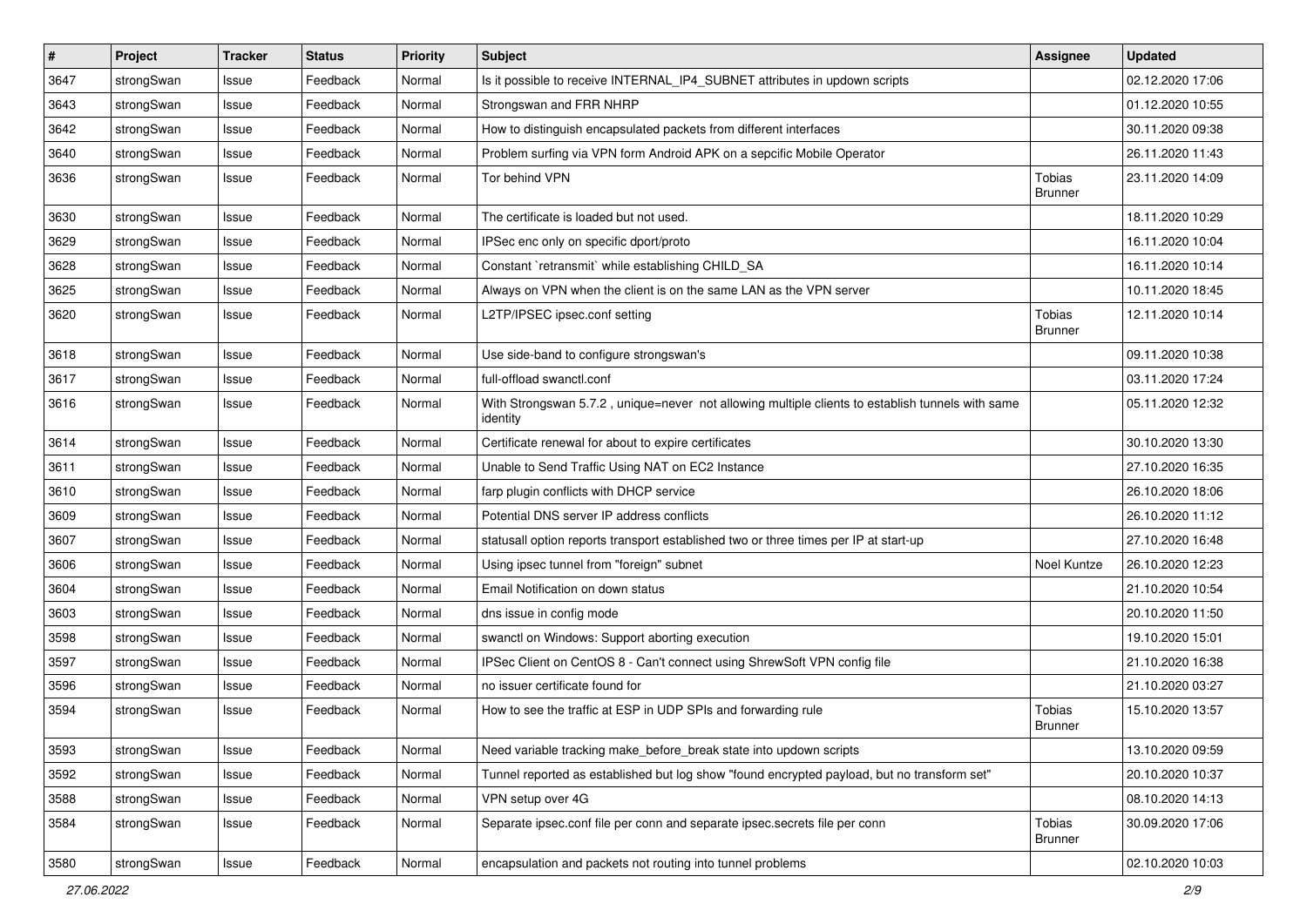| $\vert$ # | Project    | <b>Tracker</b> | <b>Status</b> | <b>Priority</b> | <b>Subject</b>                                                                                          | <b>Assignee</b>                 | <b>Updated</b>   |
|-----------|------------|----------------|---------------|-----------------|---------------------------------------------------------------------------------------------------------|---------------------------------|------------------|
| 3578      | strongSwan | Issue          | Feedback      | Normal          | ipsec connection to FortiClient VPN                                                                     |                                 | 28.09.2020 15:08 |
| 3577      | strongSwan | Issue          | Feedback      | Normal          | StrongSwan Connection adding and deleting over network.                                                 |                                 | 28.09.2020 15:13 |
| 3576      | strongSwan | Issue          | Feedback      | Normal          | strongswan on openwrt virtual ip inside ipsec tunnel                                                    |                                 | 25.09.2020 17:01 |
| 3575      | strongSwan | Issue          | Feedback      | Normal          | Tunnel of IPv6 Over IPv4 not accespting Jumbo Packets                                                   |                                 | 23.09.2020 16:44 |
| 3573      | strongSwan | Issue          | Feedback      | Normal          | ike2 and transit traffic                                                                                |                                 | 05.10.2020 10:55 |
| 3568      | strongSwan | Issue          | Feedback      | Normal          | vpn connection is unstable                                                                              |                                 | 23.09.2020 16:28 |
| 3566      | strongSwan | Issue          | Feedback      | Normal          | Number of simultaneous connections limited to 1000 in a cluster                                         |                                 | 18.09.2020 09:46 |
| 3565      | strongSwan | Issue          | Feedback      | Normal          | Filtering out logs or plugin in to do so                                                                |                                 | 16.09.2020 11:45 |
| 3564      | strongSwan | Issue          | Feedback      | Normal          | Out of order packets are generated if strong swan is running on multiple cores                          |                                 | 16.09.2020 10:01 |
| 3561      | strongSwan | Issue          | Feedback      | Normal          | Azure P2S VPN Linux connection error                                                                    |                                 | 15.09.2020 12:22 |
| 3560      | strongSwan | Issue          | Feedback      | Normal          | PSK tunnel working - Cert fails with fragmention errors                                                 | <b>Tobias</b><br><b>Brunner</b> | 11.09.2020 14:15 |
| 3558      | strongSwan | Issue          | Feedback      | Normal          | deleting half open IKE_SA with x.x.x.x after timeout with iOS device                                    |                                 | 05.09.2020 21:23 |
| 3552      | strongSwan | Issue          | Feedback      | Normal          | Internet disconnects after once VPN is established                                                      |                                 | 30.08.2020 05:35 |
| 3545      | strongSwan | Issue          | New           | Normal          | Configuration model for multiple-VRF tunnel endpoints                                                   |                                 | 18.08.2020 13:50 |
| 3537      | strongSwan | Issue          | Feedback      | Normal          | IPv6 Packets are not transferred from server to client through IPSec using RPC protocol                 |                                 | 01.09.2020 12:50 |
| 3536      | strongSwan | Issue          | Feedback      | Normal          | When Create multiple tunnels restart ipsec service will establish fail.                                 |                                 | 03.09.2020 13:58 |
| 3516      | strongSwan | Issue          | Feedback      | Normal          | Close IKE_SA after expiry without rekey/reauth                                                          |                                 | 20.07.2020 19:32 |
| 3500      | strongSwan | Issue          | Feedback      | Normal          | swanctl --list-cert not listing all certs                                                               |                                 | 29.06.2020 15:25 |
| 3499      | strongSwan | Issue          | Feedback      | Normal          | ISAKMP Signature hash algorithm / EAP-TLS Authentification                                              |                                 | 30.06.2020 10:40 |
| 3498      | strongSwan | Issue          | Feedback      | Normal          | FreeBSD + dhcp+farp plugin                                                                              |                                 | 22.01.2021 10:44 |
| 3496      | strongSwan | Issue          | Feedback      | Normal          | Route-based VPN - transport mode                                                                        |                                 | 11.02.2021 09:55 |
| 3490      | strongSwan | Issue          | Feedback      | Normal          | Selecting incorrect auth mode for IKEv1                                                                 |                                 | 21.07.2020 21:26 |
| 3442      | strongSwan | Issue          | Feedback      | Normal          | Apply policy based on network interface in transport mode                                               |                                 | 13.05.2020 10:53 |
| 3403      | strongSwan | Issue          | Feedback      | Normal          | IKEv2 natd false detection                                                                              |                                 | 09.04.2020 14:19 |
| 3400      | strongSwan | Issue          | Feedback      | Normal          | Windows 10 IKEv2 rekeying fails                                                                         |                                 | 16.04.2020 17:08 |
| 3392      | strongSwan | Issue          | Feedback      | Normal          | mark=%unique and no Internet-connection with VPN                                                        |                                 | 31.07.2020 15:26 |
| 3389      | strongSwan | Issue          | Feedback      | Normal          | Child SAs not getting created after rekeying                                                            |                                 | 30.03.2020 15:45 |
| 3377      | strongSwan | Issue          | Feedback      | Normal          | Interface ID not configured during HA synchronization                                                   |                                 | 18.03.2020 10:15 |
| 3366      | strongSwan | Issue          | Feedback      | Normal          | Uninstall "any" trap policy if start_action=trap with virtual IPs is used                               |                                 | 13.03.2020 14:57 |
| 3342      | strongSwan | Issue          | Feedback      | Normal          | Certain fields in Storngswan on Firestick4K are not editable                                            |                                 | 20.02.2020 09:36 |
| 3326      | strongSwan | Issue          | New           | Normal          | update custom routing table (table 220 by default) with new routes if new networks and routes<br>appear |                                 | 10.02.2020 12:01 |
| 3307      | strongSwan | Issue          | Feedback      | Normal          | Probable non compliance with RFC 7296 wrt traffic selector narrowing?                                   |                                 | 14.01.2020 16:19 |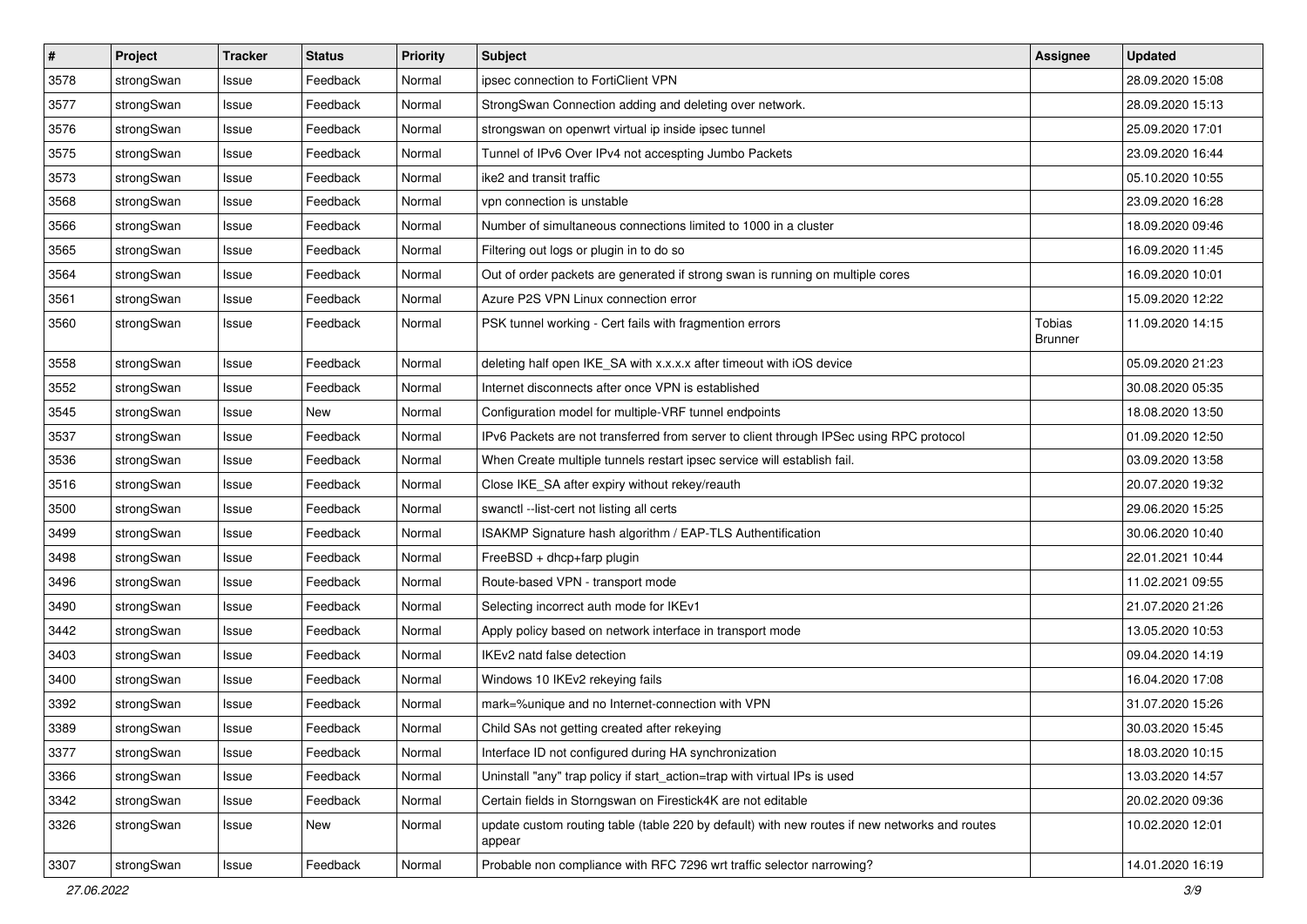| $\pmb{\#}$ | Project    | <b>Tracker</b> | <b>Status</b> | <b>Priority</b> | <b>Subject</b>                                                                                              | <b>Assignee</b>                 | <b>Updated</b>   |
|------------|------------|----------------|---------------|-----------------|-------------------------------------------------------------------------------------------------------------|---------------------------------|------------------|
| 3304       | strongSwan | Issue          | Feedback      | Normal          | Found unsupported critical X.509 extension: X509v3 Name Constraints                                         |                                 | 13.01.2020 14:50 |
| 3298       | strongSwan | Issue          | New           | Normal          | strategies to improve strongswan performance per single SA                                                  |                                 | 23.12.2019 14:05 |
| 3291       | strongSwan | Issue          | Feedback      | Normal          | IPSec IKEv2 Client to VPN service 2                                                                         | <b>Tobias</b><br><b>Brunner</b> | 16.08.2020 12:58 |
| 3282       | strongSwan | Issue          | Feedback      | Normal          | Android VPN client keeps retrying in airplane mode                                                          |                                 | 29.11.2019 16:06 |
| 3268       | strongSwan | Issue          | Feedback      | Normal          | Traffic disruption -- policy-based VPN to AWS VPN service                                                   |                                 | 15.11.2019 16:53 |
| 3254       | strongSwan | Issue          | Feedback      | Normal          | Log level in android level                                                                                  |                                 | 08.11.2019 08:36 |
| 3154       | strongSwan | Issue          | Feedback      | Normal          | signature validation failed only with sha2                                                                  |                                 | 20.08.2019 11:51 |
| 3151       | strongSwan | Issue          | Feedback      | Normal          | Forecast stops forwarding multicast                                                                         |                                 | 26.08.2019 14:06 |
| 3122       | strongSwan | Issue          | Feedback      | Normal          | Strongswan software iterupts                                                                                |                                 | 18.07.2019 02:27 |
| 3097       | strongSwan | Issue          | Feedback      | Normal          | charon restart behaviour                                                                                    |                                 | 24.06.2019 16:09 |
| 3072       | strongSwan | Issue          | Feedback      | Normal          | Windows 10: setting WFP SA SPI fails with error 0x80320014                                                  |                                 | 29.05.2019 14:34 |
| 2966       | strongSwan | Issue          | Feedback      | Normal          | Problems with large amount of subnets in leftsubnet configuration                                           |                                 | 02.04.2019 10:35 |
| 2964       | strongSwan | Issue          | Feedback      | Normal          | Route to IKE Gateway Fails to Update Under Particular Configuration                                         |                                 | 13.03.2019 10:38 |
| 2958       | strongSwan | Issue          | Feedback      | Normal          | Trap policies with unspecified remote IP covering multiple specific ports constantly produce new<br>IKE_SAs |                                 | 11.03.2019 15:03 |
| 2870       | strongSwan | Issue          | Feedback      | Normal          | DNS resolution outside of tunnel if DNS server is in remote TS                                              |                                 | 22.01.2019 11:06 |
| 2835       | strongSwan | Issue          | Feedback      | Normal          | Rekeyed SA can't be deleted in standby node                                                                 |                                 | 19.12.2018 02:52 |
| 2816       | strongSwan | Issue          | Feedback      | Normal          | order of DNS entries is reversed in /etc/resolv.conf                                                        |                                 | 06.11.2018 10:41 |
| 2750       | strongSwan | Issue          | Feedback      | Normal          | setting WFP SA SPI failed: 0x80320035                                                                       |                                 | 27.05.2019 11:59 |
| 2726       | strongSwan | Issue          | Feedback      | Normal          | Strongswan selects wrong source IP                                                                          |                                 | 23.08.2018 13:38 |
| 2701       | strongSwan | Issue          | New           | Normal          | Low bandwidth when Iperfing data thorugh IPSEC tunnel                                                       |                                 | 07.07.2020 13:38 |
| 2691       | strongSwan | Issue          | New           | Normal          | Strongswan and KSOFTIRQ cpu utilization                                                                     |                                 | 26.06.2018 14:34 |
| 2682       | strongSwan | Issue          | New           | Normal          | IMV/IMC (re)Attestation                                                                                     |                                 | 07.06.2018 21:25 |
| 2678       | strongSwan | Issue          | Feedback      | Normal          | Phase 1 issue                                                                                               |                                 | 07.06.2018 20:06 |
| 2671       | strongSwan | Issue          | New           | Normal          | Passing user-supplied cerificate file names to charon-nm is problematic                                     |                                 | 23.05.2018 21:27 |
| 2621       | strongSwan | Issue          | Feedback      | Normal          | Android: VPN connection stops working, strongSwan shows Connected                                           |                                 | 06.07.2018 13:06 |
| 2618       | strongSwan | Issue          | Feedback      | Normal          | Query regarding assignment of Tunnel IP                                                                     |                                 | 09.04.2018 10:57 |
| 2580       | strongSwan | Issue          | Feedback      | Normal          | [CFG] handling xx attribute failed in Android or Ubuntu, but works in macOS                                 |                                 | 09.03.2018 17:49 |
| 2560       | strongSwan | Issue          | Feedback      | Normal          | Duplicate CA cert requests sent                                                                             |                                 | 28.02.2018 10:54 |
| 2494       | strongSwan | Issue          | Feedback      | Normal          | Problems With 64bit Slot IDs With Pkcs11 Plugin                                                             | Jordan Hrycaj                   | 12.12.2017 16:03 |
| 2493       | strongSwan | Issue          | Feedback      | Normal          | Pkcs11 Plugin Returns w/Bogus Return Code                                                                   | Jordan Hrycaj                   | 12.12.2017 15:58 |
| 2464       | strongSwan | Issue          | New           | Normal          | How to Loadbalance strongswan IPsec via NGINX?                                                              |                                 | 12.11.2017 19:16 |
| 2446       | strongSwan | Issue          | Feedback      | Normal          | Traffic loss during IKE reauth despite make-before-break enabled                                            |                                 | 27.11.2017 17:12 |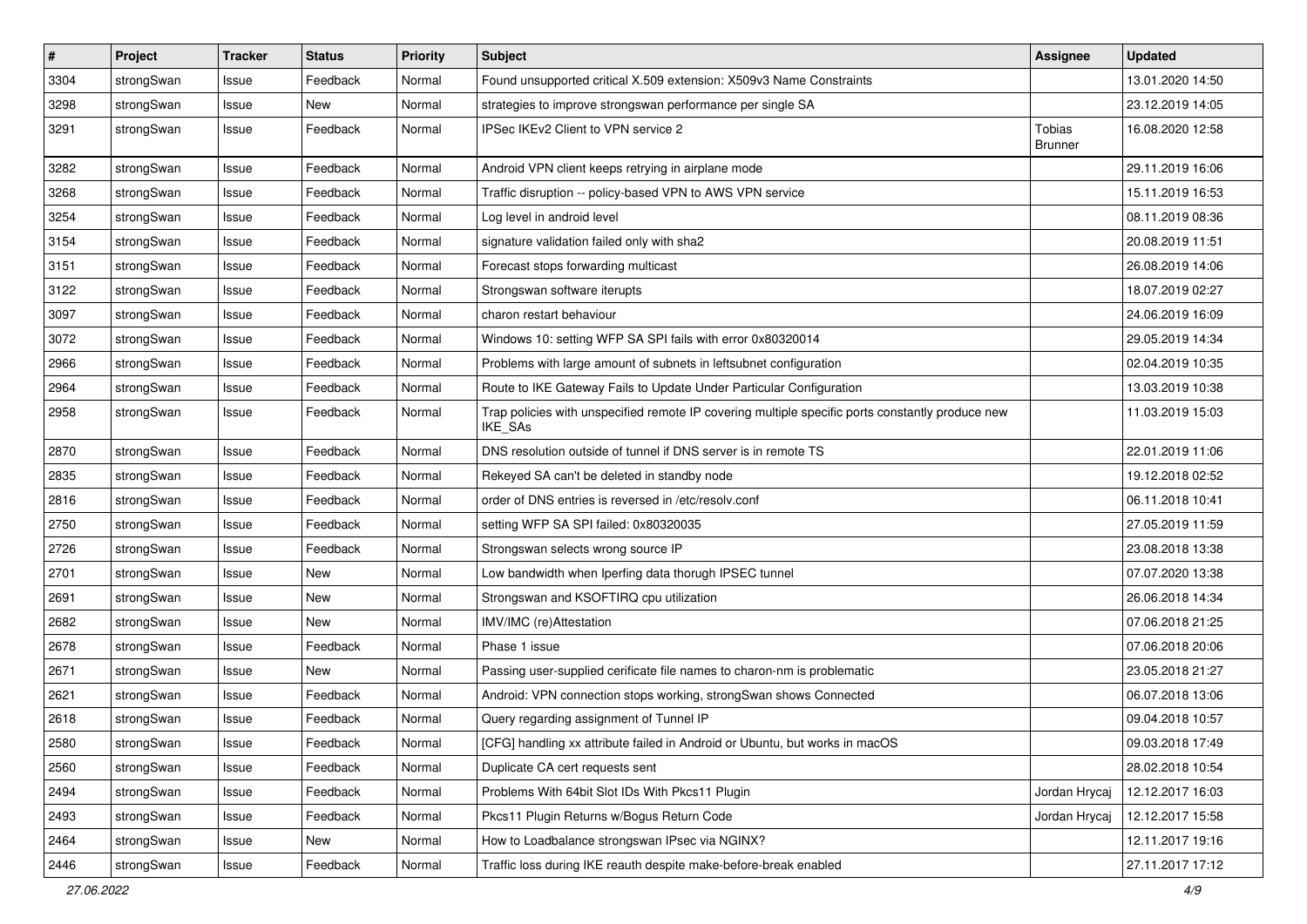| $\sharp$ | Project    | <b>Tracker</b> | <b>Status</b> | <b>Priority</b> | <b>Subject</b>                                                                                                                                          | Assignee     | <b>Updated</b>   |
|----------|------------|----------------|---------------|-----------------|---------------------------------------------------------------------------------------------------------------------------------------------------------|--------------|------------------|
| 2432     | strongSwan | Issue          | New           | Normal          | PLUTO ME can be different for up-client and down-client                                                                                                 |              | 21.09.2017 11:57 |
| 2411     | strongSwan | Issue          | Feedback      | Normal          | VPN server name resolution is done via overlay DNS server upon IKE disconnect                                                                           |              | 22.08.2017 10:42 |
| 2400     | strongSwan | Issue          | Feedback      | Normal          | Is DPD supposed to detect dead tunnel, or dead IKE instance                                                                                             |              | 11.01.2019 22:53 |
| 2394     | strongSwan | Issue          | Feedback      | Normal          | IP is not assigned after re-authentication                                                                                                              |              | 04.08.2017 19:03 |
| 2357     | strongSwan | Issue          | Feedback      | Normal          | How to initiate IPsec SA Transport Mode without IKE?                                                                                                    |              | 18.01.2021 18:36 |
| 2319     | strongSwan | Issue          | Feedback      | Normal          | gives up trying to bring up connection after DNS SERVFAIL                                                                                               |              | 08.05.2017 15:41 |
| 2260     | strongSwan | Issue          | New           | Normal          | Number of CHILD_SA for a single connection grows over time                                                                                              |              | 28.02.2017 13:46 |
| 2203     | strongSwan | Issue          | Feedback      | Normal          | Protecting symetric traffic using high availability in gateway to gateway setup (both active)                                                           |              | 15.02.2017 14:20 |
| 2184     | strongSwan | Issue          | Feedback      | Normal          | configuration with multiple RSA keys                                                                                                                    |              | 14.12.2016 13:09 |
| 2178     | strongSwan | Issue          | New           | Normal          | ha and updown                                                                                                                                           |              | 01.12.2016 13:53 |
| 2160     | strongSwan | Issue          | Feedback      | Normal          | support for opportunistic encryption                                                                                                                    |              | 06.05.2020 10:32 |
| 2112     | strongSwan | Issue          | <b>New</b>    | Normal          | Broadcast packets are not relayed from Lan to Vpn clilent                                                                                               |              | 14.09.2016 14:18 |
| 2110     | strongSwan | Issue          | Feedback      | Normal          | Remote Identity (IDr) in IKE AUTH Response is sent as hex-encoded binary value instead of text<br>when setting leftid to type KEY_ID (leftid=@#xxxxxxx) |              | 13.09.2016 21:42 |
| 2077     | strongSwan | Issue          | Feedback      | Normal          | Grace period before reassigning offline IP lease                                                                                                        |              | 06.10.2017 10:44 |
| 1456     | strongSwan | Issue          | Feedback      | Normal          | Missing Tunnel-Client-Endpoint & Tunnel-Server-Endpoint AVP in RADIUS Accounting Start/Stop<br>messages                                                 |              | 11.05.2016 11:54 |
| 1422     | strongSwan | Issue          | Feedback      | Normal          | IKEv1: IKE_SA reauth vs. CHILD_SA rekey race prevents IKE_SA reauthentication in time                                                                   |              | 20.04.2016 15:06 |
| 1383     | strongSwan | Issue          | Feedback      | Normal          | How to limit the amount of the installed Child_SAs                                                                                                      |              | 08.04.2016 11:20 |
| 1338     | strongSwan | Issue          | Feedback      | Normal          | problem with changing esp algorithm in strongswan                                                                                                       |              | 10.03.2016 18:23 |
| 1334     | strongSwan | Issue          | Feedback      | Normal          | Version 5.3.5, duplicated tunnel aftr IKE_SA rekeyed                                                                                                    |              | 10.03.2016 11:06 |
| 1289     | strongSwan | Issue          | New           | Normal          | HA plugin should sync last sent packet                                                                                                                  |              | 01.02.2016 13:59 |
| 1276     | strongSwan | Issue          | Feedback      | Normal          | Threading: ext-auth hook blocks any other connection attempt                                                                                            |              | 27.01.2016 12:28 |
| 1271     | strongSwan | Issue          | New           | Normal          | X.509 UTF-8 support                                                                                                                                     |              | 17.01.2016 14:39 |
| 1165     | strongSwan | Issue          | New           | Normal          | StrongSwan Virtual Ip problem                                                                                                                           | Martin Willi | 19.10.2015 23:59 |
| 1157     | strongSwan | Issue          | Feedback      | Normal          | Message ID overflow RFC 5996 2.2                                                                                                                        |              | 12.10.2015 13:52 |
| 974      | strongSwan | Issue          | New           | Normal          | Charon crash on Mac OS with IPv6 Virtual IP                                                                                                             |              | 26.08.2021 21:07 |
| 973      | strongSwan | Issue          | New           | Normal          | IKEv2 dpd + auto=route + tunnel downtime cause additional CHILD_SAs                                                                                     |              | 29.05.2015 17:40 |
| 926      | strongSwan | Issue          | New           | Normal          | HA: resync errors when a node is joining a cluster                                                                                                      |              | 10.04.2015 15:05 |
| 923      | strongSwan | Issue          | New           | Normal          | MOBIKE not working on HA cluster                                                                                                                        |              | 09.04.2015 09:46 |
| 817      | strongSwan | Issue          | Feedback      | Normal          | IKEv2 IPv6 Router Advertisement                                                                                                                         |              | 27.03.2020 17:14 |
| 777      | strongSwan | Issue          | New           | Normal          | column length in attributes table of strongswan database is too short                                                                                   |              | 25.11.2014 20:46 |
| 730      | strongSwan | Issue          | New           | Normal          | NAT-NAT fallback                                                                                                                                        |              | 09.10.2014 12:40 |
| 702      | strongSwan | Issue          | New           | Normal          | ipsec route mode, Strongswan as responder may result collsion in INIT exchange. and ike                                                                 |              | 12.09.2014 16:34 |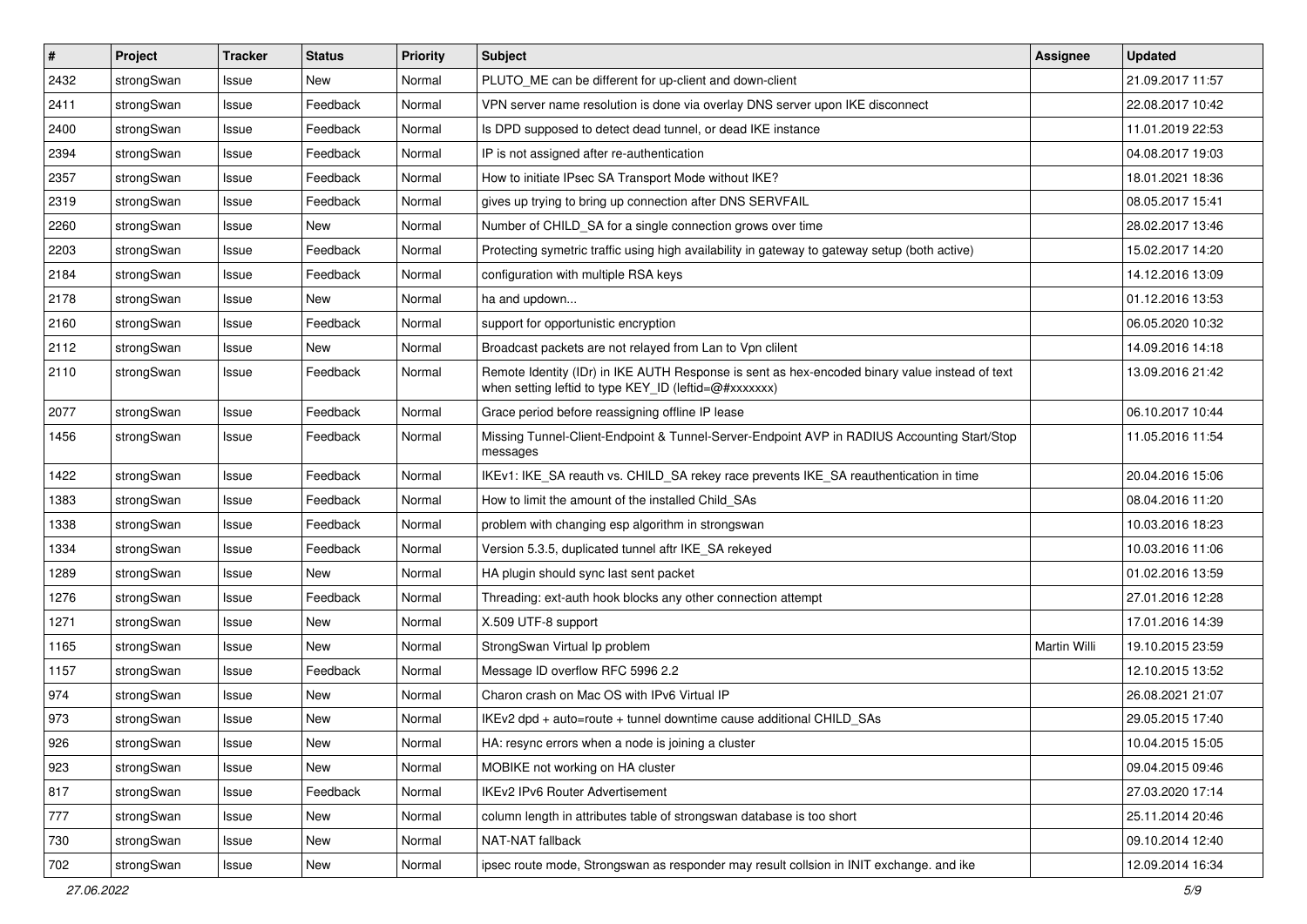| $\vert$ # | Project    | <b>Tracker</b> | <b>Status</b> | <b>Priority</b> | Subject                                                                                                                 | <b>Assignee</b>                 | <b>Updated</b>   |
|-----------|------------|----------------|---------------|-----------------|-------------------------------------------------------------------------------------------------------------------------|---------------------------------|------------------|
| 697       | strongSwan | Issue          | New           | Normal          | HA: nodes fail to sync data because of UDP packet drops                                                                 |                                 | 09.09.2014 14:29 |
| 628       | strongSwan | Issue          | <b>New</b>    | Normal          | Windows Phone 8.1 - Certificate Pattern Matching                                                                        |                                 | 30.06.2014 14:06 |
| 619       | strongSwan | Issue          | New           | Normal          | pki --issue should have an --out option                                                                                 |                                 | 15.06.2014 00:26 |
| 552       | strongSwan | Issue          | Feedback      | Normal          | move pki tool to ipsecdir                                                                                               | <b>Tobias</b><br>Brunner        | 14.04.2014 13:52 |
| 542       | strongSwan | Issue          | Feedback      | Normal          | Nesting tunnels                                                                                                         | Andreas<br>Steffen              | 07.03.2014 09:22 |
| 541       | strongSwan | Issue          | <b>New</b>    | Normal          | List of servers in client config (Failover)                                                                             |                                 | 13.08.2014 15:10 |
| 522       | strongSwan | Issue          | New           | Normal          | Mac OS X native application won't update network interface for DNS lookups                                              |                                 | 08.07.2014 10:23 |
| 482       | strongSwan | Issue          | Feedback      | Normal          | NAT-NAT connection                                                                                                      | <b>Tobias</b><br><b>Brunner</b> | 09.10.2014 12:37 |
| 462       | strongSwan | Issue          | Feedback      | Normal          | strongswan android app can not use on android 4.4 OS                                                                    | Tobias<br><b>Brunner</b>        | 06.01.2014 13:07 |
| 404       | strongSwan | Issue          | Feedback      | Normal          | TNC: Update HowTos and implement some compilation flag checking                                                         | Andreas<br>Steffen              | 10.09.2013 13:58 |
| 359       | strongSwan | Issue          | Feedback      | Normal          | <b>Mediation Server Connection</b>                                                                                      | Tobias<br><b>Brunner</b>        | 16.07.2013 16:25 |
| 357       | strongSwan | Issue          | <b>New</b>    | Normal          | Lifetime in case of IKEv1                                                                                               |                                 | 18.05.2015 10:40 |
| 352       | strongSwan | Issue          | Feedback      | Normal          | unable to allocate SPIs from kernel when running 32 bit binaries on 64 bit Linux                                        |                                 | 17.04.2018 14:59 |
| 3689      | strongSwan | Feature        | Feedback      | Normal          | Auto-connect on Wi-Fi network.                                                                                          |                                 | 03.02.2021 16:32 |
| 3653      | strongSwan | Feature        | Feedback      | Normal          | Is there any possibility to pass any non-standard parameters for tunnels (ike or child sa) for use by<br>custom plugin? |                                 | 08.12.2020 11:03 |
| 3651      | strongSwan | Feature        | <b>New</b>    | Normal          | Support for FC-SP-2                                                                                                     |                                 | 07.01.2021 20:04 |
| 3441      | strongSwan | Feature        | New           | Normal          | [Android] Lock modification of VPN configurations on work devices                                                       |                                 | 11.05.2020 10:00 |
| 3422      | strongSwan | Feature        | Feedback      | Normal          | Allow multiple local.id to be specified in a single connection?                                                         |                                 | 23.04.2020 13:19 |
| 3398      | strongSwan | Feature        | New           | Normal          | Android client - allow configuring eap_id with EAP-TLS                                                                  |                                 | 06.04.2020 23:19 |
| 3162      | strongSwan | Feature        | Feedback      | Normal          | Strongswan Android support for default DNS suffixes (UNITY_DEF_DOMAIN flag)                                             |                                 | 29.08.2019 10:29 |
| 3135      | strongSwan | Feature        | Feedback      | Normal          | Android client - settings for connection re-try                                                                         |                                 | 12.08.2019 16:32 |
| 3104      | strongSwan | Feature        | Feedback      | Normal          | EAP-RADIUS: binding address feature for routers with multiple interfaces connected to LAN.                              |                                 | 17.06.2021 02:26 |
| 3075      | strongSwan | Feature        | New           | Normal          | <b>IPsec Labelling</b>                                                                                                  |                                 | 29.05.2019 17:09 |
| 2972      | strongSwan | Feature        | Feedback      | Normal          | how to add X509v3 Key Usage: Key Encipherment                                                                           |                                 | 13.03.2019 13:59 |
| 2814      | strongSwan | Feature        | Feedback      | Normal          | Force Keepalive Packets if There is no NAT                                                                              |                                 | 29.10.2018 15:47 |
| 2793      | strongSwan | Feature        | Feedback      | Normal          | Remote identity with certificate                                                                                        |                                 | 15.10.2018 10:20 |
| 2729      | strongSwan | Feature        | Feedback      | Normal          | Does Swanctl provide the same option as Ipsec with the rightID using a %?                                               |                                 | 20.09.2018 17:37 |
| 2707      | strongSwan | Feature        | New           | Normal          | More attributes taken/translated from radius attributes                                                                 |                                 | 14.07.2018 15:21 |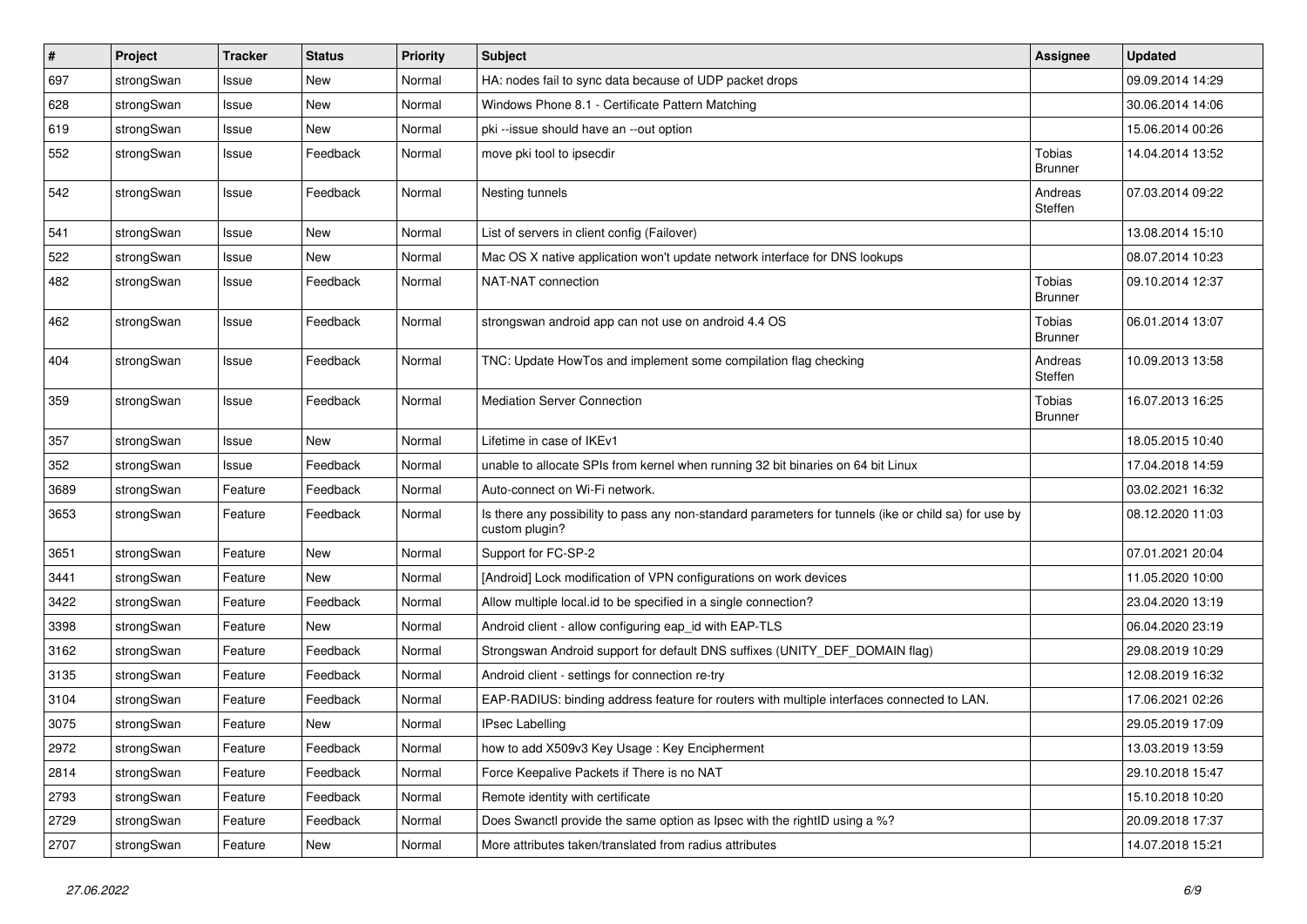| $\sharp$ | Project    | <b>Tracker</b> | <b>Status</b> | <b>Priority</b> | <b>Subject</b>                                                                                   | <b>Assignee</b>                 | <b>Updated</b>   |
|----------|------------|----------------|---------------|-----------------|--------------------------------------------------------------------------------------------------|---------------------------------|------------------|
| 2668     | strongSwan | Feature        | Feedback      | Normal          | UE shall include the DEVICE_IDENTITY Notify payload                                              |                                 | 22.05.2018 13:48 |
| 2495     | strongSwan | Feature        | Feedback      | Normal          | LibreSSL Plugin                                                                                  |                                 | 13.12.2017 09:29 |
| 2361     | strongSwan | Feature        | New           | Normal          | Import .sswan files from NetworkManager                                                          |                                 | 12.06.2017 15:25 |
| 2307     | strongSwan | Feature        | Feedback      | Normal          | Permit installation of trap policy for CHILD_SA configurations with unset local_addrs            |                                 | 26.04.2017 15:04 |
| 2202     | strongSwan | Feature        | Feedback      | Normal          | Radius NAS IP to be specified                                                                    |                                 | 18.01.2017 17:58 |
| 2189     | strongSwan | Feature        | Assigned      | Normal          | Support RFC 8229: TCP Encapsulation of IKE and IPsec Packets                                     | Tobias<br>Brunner               | 05.06.2020 19:48 |
| 2185     | strongSwan | Feature        | Feedback      | Normal          | INTERNAL_IP4_SUBNET Attribute Support in Android Client                                          |                                 | 10.12.2016 01:14 |
| 2165     | strongSwan | Feature        | Feedback      | Normal          | missing LIBRESSL_VERSION_NUMBER support                                                          |                                 | 03.11.2016 09:23 |
| 2095     | strongSwan | Feature        | Feedback      | Normal          | Support liveness check in Strongswan                                                             |                                 | 31.05.2017 00:56 |
| 1559     | strongSwan | Feature        | Feedback      | Normal          | Expose received XAUTH/EAP username/password prompts via VICI, send secrets via VICI on<br>prompt |                                 | 09.05.2017 16:28 |
| 1506     | strongSwan | Feature        | Feedback      | Normal          | Enhance DoS protection to deny users that failed Authentication                                  |                                 | 17.06.2016 14:31 |
| 1482     | strongSwan | Feature        | Feedback      | Normal          | Allow changing init_limit_half_open etc. at runtime by reloading strongswan.conf                 |                                 | 26.05.2016 14:49 |
| 1265     | strongSwan | Feature        | <b>New</b>    | Normal          | An option to disable NAT-T                                                                       |                                 | 23.06.2021 19:41 |
| 1253     | strongSwan | Feature        | Feedback      | Normal          | Strongswan doesn't support CA bundles                                                            |                                 | 19.01.2016 11:23 |
| 1251     | strongSwan | Feature        | New           | Normal          | FreeBSD HA                                                                                       |                                 | 11.01.2016 22:01 |
| 1207     | strongSwan | Feature        | <b>New</b>    | Normal          | Add more than 2 hosts support to HA plugin and make it configurable                              |                                 | 08.12.2015 05:05 |
| 1082     | strongSwan | Feature        | Feedback      | Normal          | Framed-Route to set leftsubnet                                                                   |                                 | 07.10.2016 10:02 |
| 1081     | strongSwan | Feature        | New           | Normal          | Active/standby VPN Gateway Failover                                                              |                                 | 21.08.2015 22:01 |
| 1079     | strongSwan | Feature        | Feedback      | Normal          | Future Plans for firwall configuration equivalent under FreeBSD                                  |                                 | 21.08.2015 15:58 |
| 1057     | strongSwan | Feature        | New           | Normal          | conn switching based on eap identity                                                             |                                 | 24.03.2020 10:14 |
| 1008     | strongSwan | Feature        | Feedback      | Normal          | FARP for IPv6                                                                                    |                                 | 14.12.2015 20:59 |
| 1000     | strongSwan | Feature        | Feedback      | Normal          | Raise ALERT TS MISMATCH in IKE V1                                                                |                                 | 09.09.2015 12:47 |
| 960      | strongSwan | Feature        | Feedback      | Normal          | Raise ALERT_PROPOSAL_MISMATCH_IKE in IKE V1                                                      | Martin Willi                    | 30.08.2017 09:05 |
| 930      | strongSwan | Feature        | New           | Normal          | Option to have non-sequential v6 roadwarrior addresses                                           |                                 | 12.01.2016 16:36 |
| 927      | strongSwan | Feature        | New           | Normal          | Charon: Implement route events and add an consumer in updown plugin                              |                                 | 11.04.2015 12:02 |
| 766      | strongSwan | Feature        | New           | Normal          | Make retransmit settings tunable by connection                                                   |                                 | 14.11.2014 10:02 |
| 746      | strongSwan | Feature        | New           | Normal          | Different radius server(s) for accounting                                                        |                                 | 22.10.2014 12:23 |
| 693      | strongSwan | Feature        | Feedback      | Normal          | Time policy for roadwarrior                                                                      | <b>Tobias</b><br><b>Brunner</b> | 02.09.2014 11:06 |
| 645      | strongSwan | Feature        | New           | Normal          | Support HeapAlloc() and friends in leak-detective                                                |                                 | 10.07.2014 15:12 |
| 644      | strongSwan | Feature        | New           | Normal          | Non-monolithic Windows build                                                                     |                                 | 10.07.2014 15:12 |
| 643      | strongSwan | Feature        | New           | Normal          | CNG/Bcrypt native Windows crypto plugin                                                          |                                 | 10.07.2014 15:12 |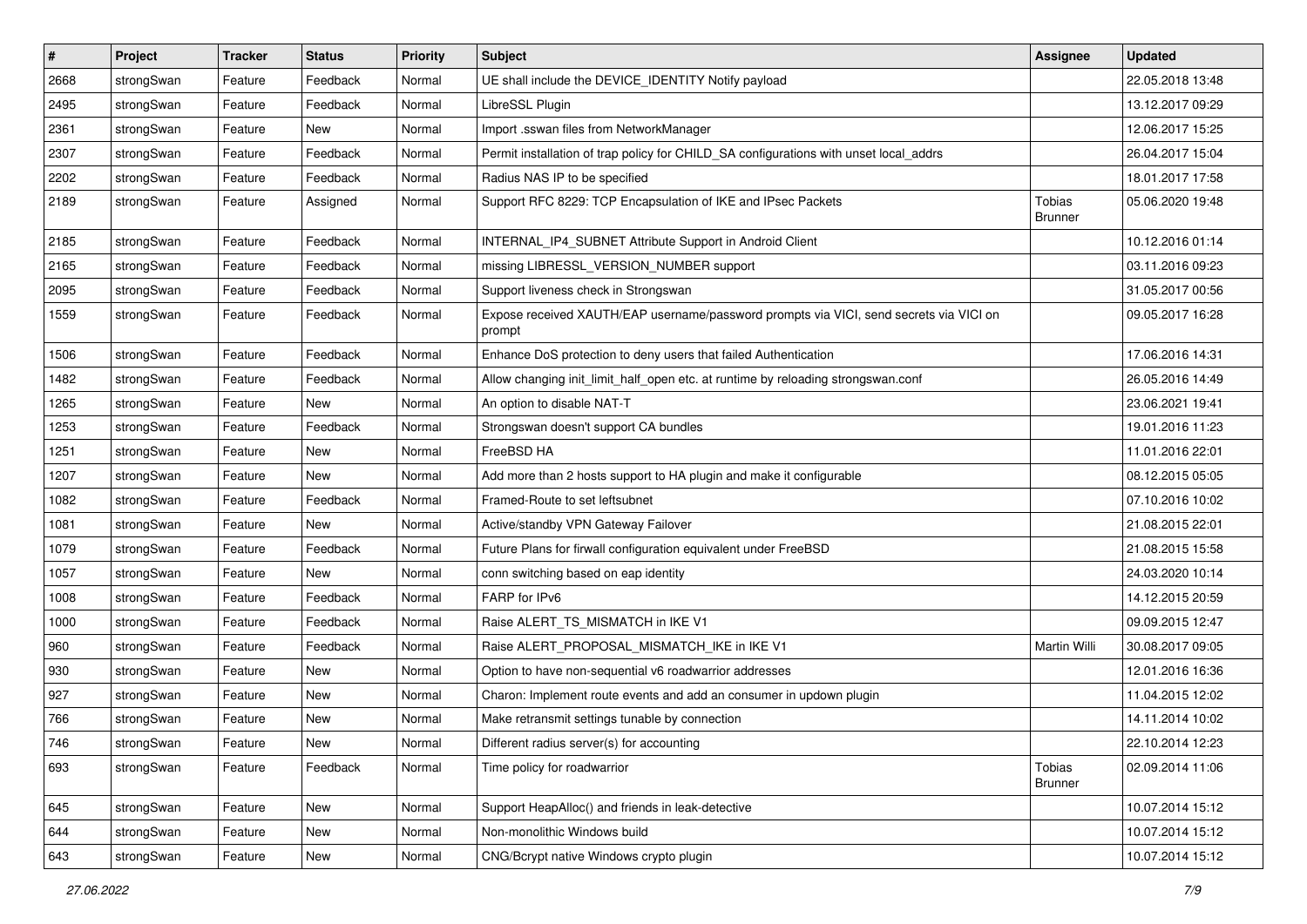| $\vert$ # | Project    | <b>Tracker</b> | <b>Status</b> | Priority | Subject                                                                                                  | <b>Assignee</b>                 | <b>Updated</b>   |
|-----------|------------|----------------|---------------|----------|----------------------------------------------------------------------------------------------------------|---------------------------------|------------------|
| 642       | strongSwan | Feature        | New           | Normal   | Windows Named Pipe stream and service                                                                    |                                 | 10.07.2014 15:11 |
| 641       | strongSwan | Feature        | <b>New</b>    | Normal   | kernel-iph virtual IP support and IKE routing lookups ignoring IPsec routes                              |                                 | 10.07.2014 15:11 |
| 640       | strongSwan | Feature        | New           | Normal   | Provide an init_once() abstraction layer                                                                 |                                 | 10.07.2014 15:10 |
| 420       | strongSwan | Feature        | Feedback      | Normal   | Add more of the verbs that were supported by pluto to the updown plugin                                  | <b>Tobias</b><br><b>Brunner</b> | 11.10.2013 07:56 |
| 312       | strongSwan | Feature        | <b>New</b>    | Normal   | Feature Request: Option to limit or disable sending of ADDITIONAL_*_ADDRESS list for MOBIKE<br>Responder |                                 | 13.03.2013 19:19 |
| 309       | strongSwan | Feature        | Feedback      | Normal   | Problem with Network Aliases for charon.interfaces_ignore and charon.interfaces_use                      | <b>Tobias</b><br><b>Brunner</b> | 21.03.2013 19:32 |
| 268       | strongSwan | Feature        | Feedback      | Normal   | support for ssh keypairs in strongswan network-manager plugin                                            | <b>Tobias</b><br><b>Brunner</b> | 19.02.2014 15:13 |
| 243       | strongSwan | Feature        | Feedback      | Normal   | Configure routing table in peer                                                                          | <b>Tobias</b><br><b>Brunner</b> | 23.05.2013 20:03 |
| 215       | strongSwan | Feature        | <b>New</b>    | Normal   | strongswan NetworkManager plugin: make the "normal" ipsec configuration usable                           |                                 | 12.08.2012 04:47 |
| 173       | strongSwan | Feature        | Assigned      | Normal   | Support for IP address ranges in traffic selectors                                                       | <b>Tobias</b><br><b>Brunner</b> | 14.06.2012 11:31 |
| 162       | strongSwan | Feature        | Feedback      | Normal   | Submit ClusterIP patches mainline                                                                        |                                 | 14.12.2015 20:43 |
| 129       | strongSwan | Feature        | Assigned      | Normal   | Relations between ike/child/peer_cfg                                                                     | Martin Willi                    | 06.02.2012 10:50 |
| 104       | strongSwan | Feature        | Feedback      | Normal   | Postgresgl Db Support                                                                                    |                                 | 04.09.2019 10:05 |
| 87        | strongSwan | Feature        | New           | Normal   | <b>IPsec Multicast Support</b>                                                                           |                                 | 19.12.2014 14:20 |
| 3341      | strongSwan | <b>Bug</b>     | Feedback      | Normal   | Application Icon missing on firestick 4K                                                                 | <b>Tobias</b><br><b>Brunner</b> | 20.02.2020 09:31 |
| 3285      | strongSwan | <b>Bug</b>     | Feedback      | Normal   | Virtual IPs on FreeBSD cannot set IPv6 addresses                                                         |                                 | 02.11.2021 11:04 |
| 2273      | strongSwan | <b>Bug</b>     | Feedback      | Normal   | Unable to install strongswan client helper on OSX El Capitan                                             |                                 | 10.03.2017 15:34 |
| 1068      | strongSwan | <b>Bug</b>     | Feedback      | Normal   | strongswan 5.3.2 and IKEv1 in transport mode causes NO_PROPOSAL_CHOSEN error                             |                                 | 26.01.2018 13:30 |
| 456       | strongSwan | <b>Bug</b>     | Feedback      | Normal   | StrongSwan client for OS X crashes                                                                       | Martin Willi                    | 21.03.2014 12:16 |
| 302       | strongSwan | Bug            | Feedback      | Normal   | No matching outbound IPsec policy                                                                        | <b>Tobias</b><br><b>Brunner</b> | 01.03.2013 12:19 |
| 3626      | strongSwan | Issue          | Feedback      | Low      | "Always On VPN" not available in Fire TV 4k                                                              | <b>Tobias</b><br><b>Brunner</b> | 11.11.2020 12:41 |
| 3613      | strongSwan | Issue          | Feedback      | Low      | Load-test jobs scheduled after tunnels are terminated                                                    |                                 | 28.10.2020 12:06 |
| 3041      | strongSwan | Issue          | Feedback      | Low      | fail2ban or equivalent                                                                                   |                                 | 06.05.2019 09:07 |
| 2698      | strongSwan | Issue          | Feedback      | Low      | DSCP and kernel-libipsec                                                                                 |                                 | 04.07.2018 15:01 |
| 3457      | strongSwan | Feature        | New           | Low      | user-friendly pkcs11 certificate selection                                                               |                                 | 22.05.2020 12:52 |
| 3456      | strongSwan | Feature        | New           | Low      | move to github/gitlab                                                                                    |                                 | 22.05.2020 12:27 |
| 3276      | strongSwan | Feature        | Feedback      | Low      | N1_MODE_CAPABILITY                                                                                       |                                 | 21.11.2019 16:49 |